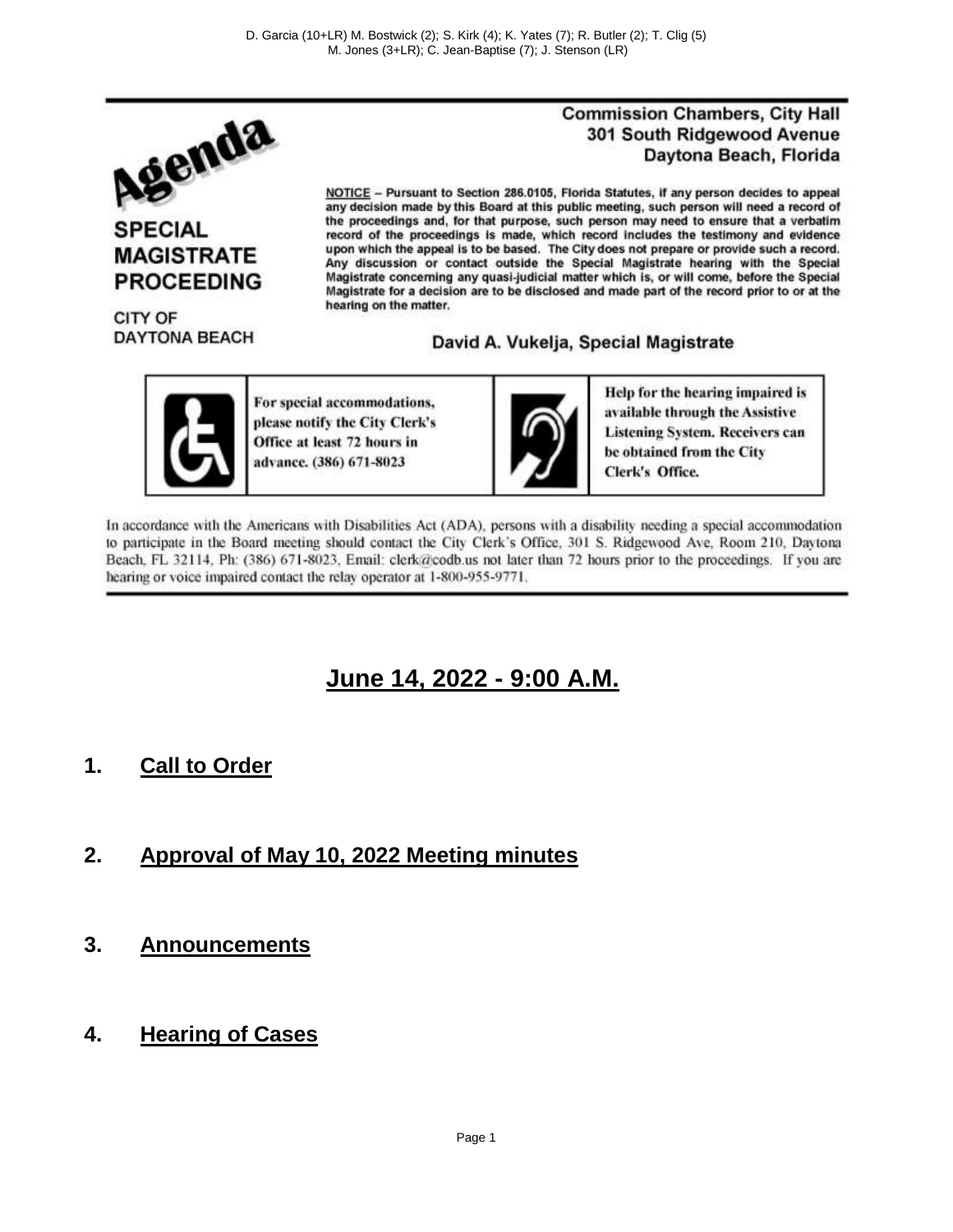#### *New Cases:*

*CASE # 1* **- SMG 06-22-162 - S T & Irene Koutouzis et al** is cited for failure to correct violations of The Land Development Code, Art. 6 Sec. 6.10 D ; Art. 6 Sec. 6.19.A.3; Art. 9 Sec. 9.2.A (Ref. FBC Supp. IPMC 302.1, 302.7, 304.2, 304.6), at **515 N Atlantic Ave**. Violation(s) – **Failure to remove trash and debris, failure to repair peeling and discolered paint, failure to clean and repair damaged sign.** First Notified – 6/8/2021.

*ACTION TO BE TAKEN*: Compliance or Non-Compliance

DISPOSITION\_\_\_\_\_\_\_\_\_\_\_\_\_\_\_\_\_\_\_\_\_\_\_\_\_\_\_\_\_\_\_\_\_\_\_\_\_\_\_\_\_\_\_\_\_\_\_\_\_\_\_\_\_\_\_\_\_\_\_\_\_\_\_

**(Clearvens Jean-Baptiste)**

*CASE # 2* **- SMG 06-22-165 - John D Dees** is cited for failure to correct violations of The Land Development Code, Art. 9 Sec. 9.2.A (Ref. FBC Supp. IPMC305.1, 302.1, 304.2, 304.6), at **222 1/2 Seabreeze Blvd**. Violation(s) **– Failure to clean dirt & grime off exterior surface, dirty walls.**

First Notified – 8/26/2021.

*ACTION TO BE TAKEN*: Compliance or Non-Compliance

DISPOSITION\_\_\_\_\_\_\_\_\_\_\_\_\_\_\_\_\_\_\_\_\_\_\_\_\_\_\_\_\_\_\_\_\_\_\_\_\_\_\_\_\_\_\_\_\_\_\_\_\_\_\_\_\_\_\_\_\_\_\_\_\_\_\_

**(Clearvens Jean-Baptiste)**

*CASE # 3* **- SMG 06-22-160 - S R Oleander LLC & S R Tulane LLC** is cited for failure to correct violations of The Land Development Code, Art. 9 Sec. 9.2.A (Ref. FBC Supp. IPMC305.1, 305.3, 309.1, 504.3), at **2525 N Oleander Ave**. Violation(s) – **Pest control, missing cabinet doors, and plumbing issues that includes a leak.** First Notified – 1/6/2021.

*ACTION TO BE TAKEN*: Compliance or Non-Compliance

DISPOSITION **EXECUTE A LIMITARY CONTROL** 

**(Kevin Yates)**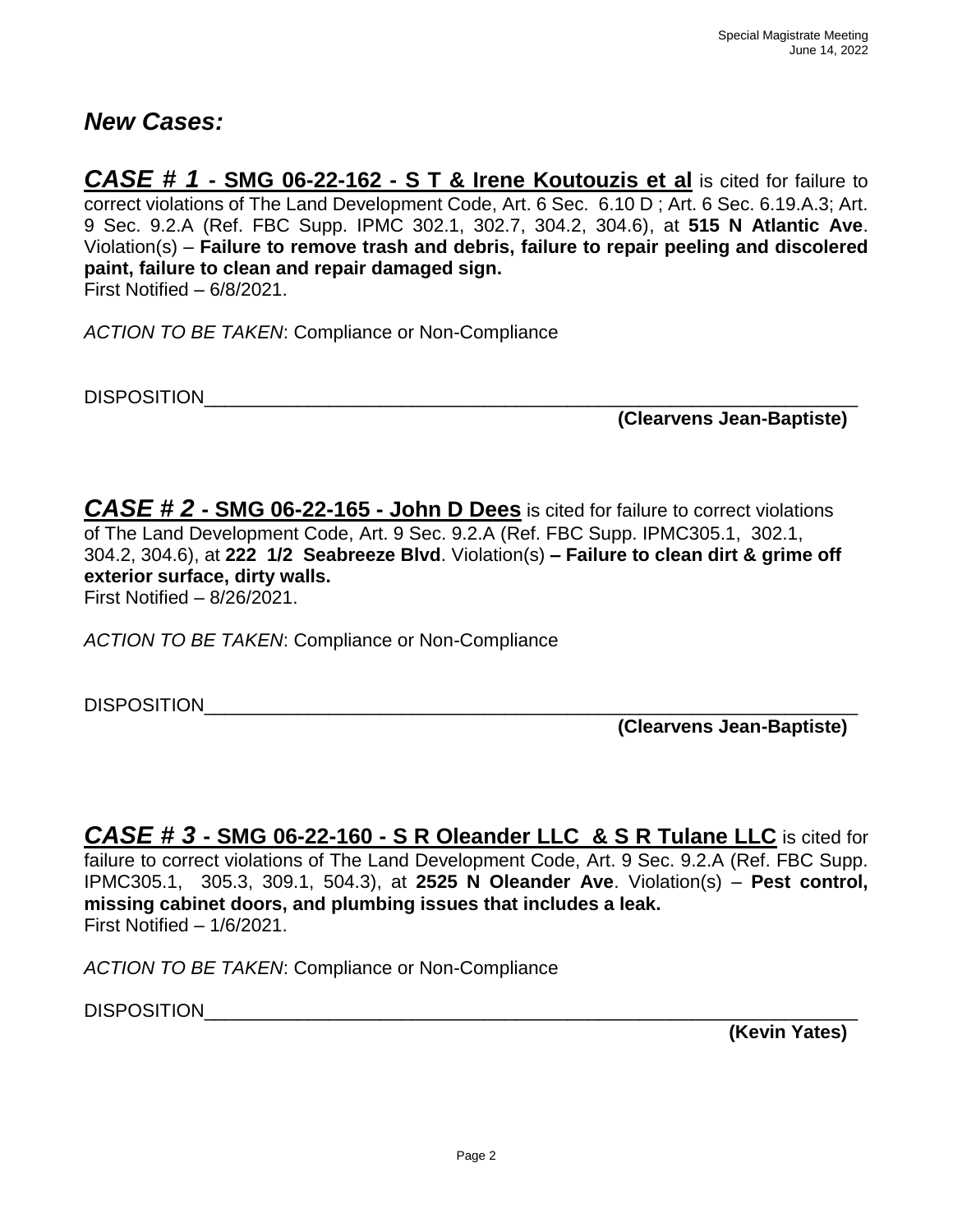*CASE # 4* **- SMG 06-22-164 - Doron Nissim TR** is cited for failure to correct violations of The Land Development Code, Art. 3 Sec. 3.4.S.1, at **1915 N Atlantic Ave**. Violation(s) – **Unpermitted work to electrical, mechanical, demo, and windows systems.** First Notified – 2/24/2022.

*ACTION TO BE TAKEN*: Compliance or Non-Compliance

DISPOSITION\_\_\_\_\_\_\_\_\_\_\_\_\_\_\_\_\_\_\_\_\_\_\_\_\_\_\_\_\_\_\_\_\_\_\_\_\_\_\_\_\_\_\_\_\_\_\_\_\_\_\_\_\_\_\_\_\_\_\_\_\_\_\_

**(Kevin Yates)**

*CASE # 5* **- SMG 06-22-166 - Mark A & Julie L Wallschaeger** is cited for failure to correct violations of The Land Development Code, Art. 6 Sec. 6.12.D; Art. 9 Sec. 9.2.A (Ref. FBC Supp. IPMC304.2), at **1700 N. Atlantic Ave** Violation(s) – **Dilapidated seawall and peeling paint.**

First Notified – 2/24/2022.

*ACTION TO BE TAKEN*: Compliance or Non-Compliance

DISPOSITION

**(Kevin Yates)**

*CASE # 6* **- SMG 06-22-170 - ESH Daytona Beach LLC** is cited for failure to correct violations of The Land Development Code, Art. 6 Sec. 6.12.D; Art. 9 Sec. 9.2.A (Ref. FBC Supp. IPMC304.2, 304.10), at **1216 N Atlantic Ave**. Violation(s) – **Dilapadated seawall, peeling paint , dilapadated steps.** First Notified – 2/17/2022.

*ACTION TO BE TAKEN*: Compliance or Non-Compliance

DISPOSITION\_\_\_\_\_\_\_\_\_\_\_\_\_\_\_\_\_\_\_\_\_\_\_\_\_\_\_\_\_\_\_\_\_\_\_\_\_\_\_\_\_\_\_\_\_\_\_\_\_\_\_\_\_\_\_\_\_\_\_\_\_\_\_

**(Kevin Yates)**

*CASE # 7* **- SMG 06-22-163 - Jacques Rosenzweig** is cited for failure to correct violations of The Land Development Code, Art. 6 Sec. 6.19.A.3( c ) (Ref. FBC Supp. IPMC 302.1) Art. 9 Sec. 9.2.A (Ref. FBC Supp. IPMC 302.1) City Code Ch. 78 Sec. 78-112, at **Hepern St (Parcel # 5339-64-00-0250)**. Violation(s) – **Unmaintained vacant lot, overgrown landscape, trash & debris.**

First Notified – 8/28/2021.

*ACTION TO BE TAKEN*: Compliance or Non-Compliance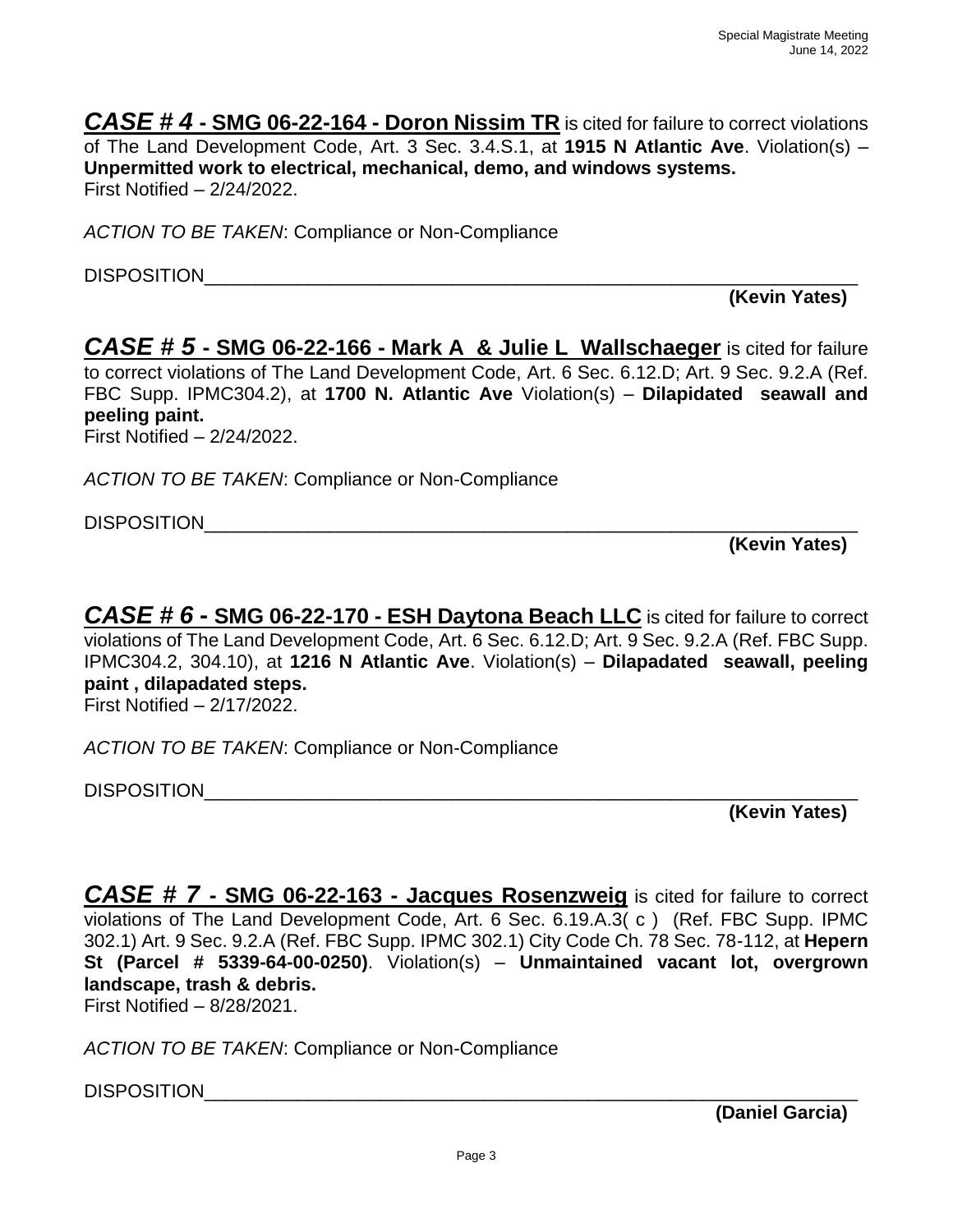#### *CASE # 8* **- SMG 06-22-167 - Abudlwahab F N Alqatami & Faisal Al Qatami** is

cited for failure to correct violations of The Land Development Code, Art. 6 Sec. 6.19.A.3( c ) City Code Ch. 78 Sec. 78-112, at **School St (Parcel # 5339-83-02-0060).** Violation(s**) – Unmaintained vacant lot.**

First Notified – 9/21/2021.

*ACTION TO BE TAKEN*: Compliance or Non-Compliance

DISPOSITION\_\_\_\_\_\_\_\_\_\_\_\_\_\_\_\_\_\_\_\_\_\_\_\_\_\_\_\_\_\_\_\_\_\_\_\_\_\_\_\_\_\_\_\_\_\_\_\_\_\_\_\_\_\_\_\_\_\_\_\_\_\_\_

**(Daniel Garcia)**

*CASE # 9* **- SMG 06-22-168 – 2000 Atlantic LLC** is cited for failure to correct violations of The Land Development Code, Art. 9 Sec. 9.2.A (Ref. FBC Supp. IPMC 304.2), at **N Atlantic Ave. (Parcel# 4225-05-01-0020).** Violation(s) – **Faded, peeling paint on wall.** First Notified – 2/3/2022.

*ACTION TO BE TAKEN*: Compliance or Non-Compliance

DISPOSITION\_\_\_\_\_\_\_\_\_\_\_\_\_\_\_\_\_\_\_\_\_\_\_\_\_\_\_\_\_\_\_\_\_\_\_\_\_\_\_\_\_\_\_\_\_\_\_\_\_\_\_\_\_\_\_\_\_\_\_\_\_\_\_

**(Daniel Garcia)**

*CASE # 10* **- SMG 06-22-172 - Kevin E Stropp** is cited for failure to correct violations of The Land Development Code, Art. 6 Sec. 6.19.A.3( c ); Art. 9 Sec. 9.2.A (Ref. FBC Supp. IPMC 301.3) C Overgrown grass and weeds and trash & debris.ity Code Ch. 78 Sec. 78-112, at **N Lincoln St. (Parcel # 5338-98-02-0250)**. Violation(s**) – Overgrown grass and weeds, trash, and debris.**

First Notified – 9/10/2021.

*ACTION TO BE TAKEN*: Compliance or Non-Compliance

DISPOSITION\_\_\_\_\_\_\_\_\_\_\_\_\_\_\_\_\_\_\_\_\_\_\_\_\_\_\_\_\_\_\_\_\_\_\_\_\_\_\_\_\_\_\_\_\_\_\_\_\_\_\_\_\_\_\_\_\_\_\_\_\_\_\_

**(Daniel Garcia)**

*CASE # 11* **- SMG 06-22-157 - Robert P Klenk** is cited for failure to correct violations of The Land Development Code, City Code Ch. 90 Sec. 90-297; Art. 6 Sec. 6.2.H.4.a; Art. 10 Sec. 10.2.B.2; Art. 9 Sec. 9.2.A (Ref. FBC Supp. IPMC 301.3), at **Marion St. (Parcel 5339-32- 00-0010)**. Violation(s) **– No Business License for the 2021-2022 licensing year, parking on an unimproved surface, vacant parcel, no appropriate development permits (heavy equipment sales, rental, or storage).**

First Notified –3/18/22.

*ACTION TO BE TAKEN*: Compliance or Non-Compliance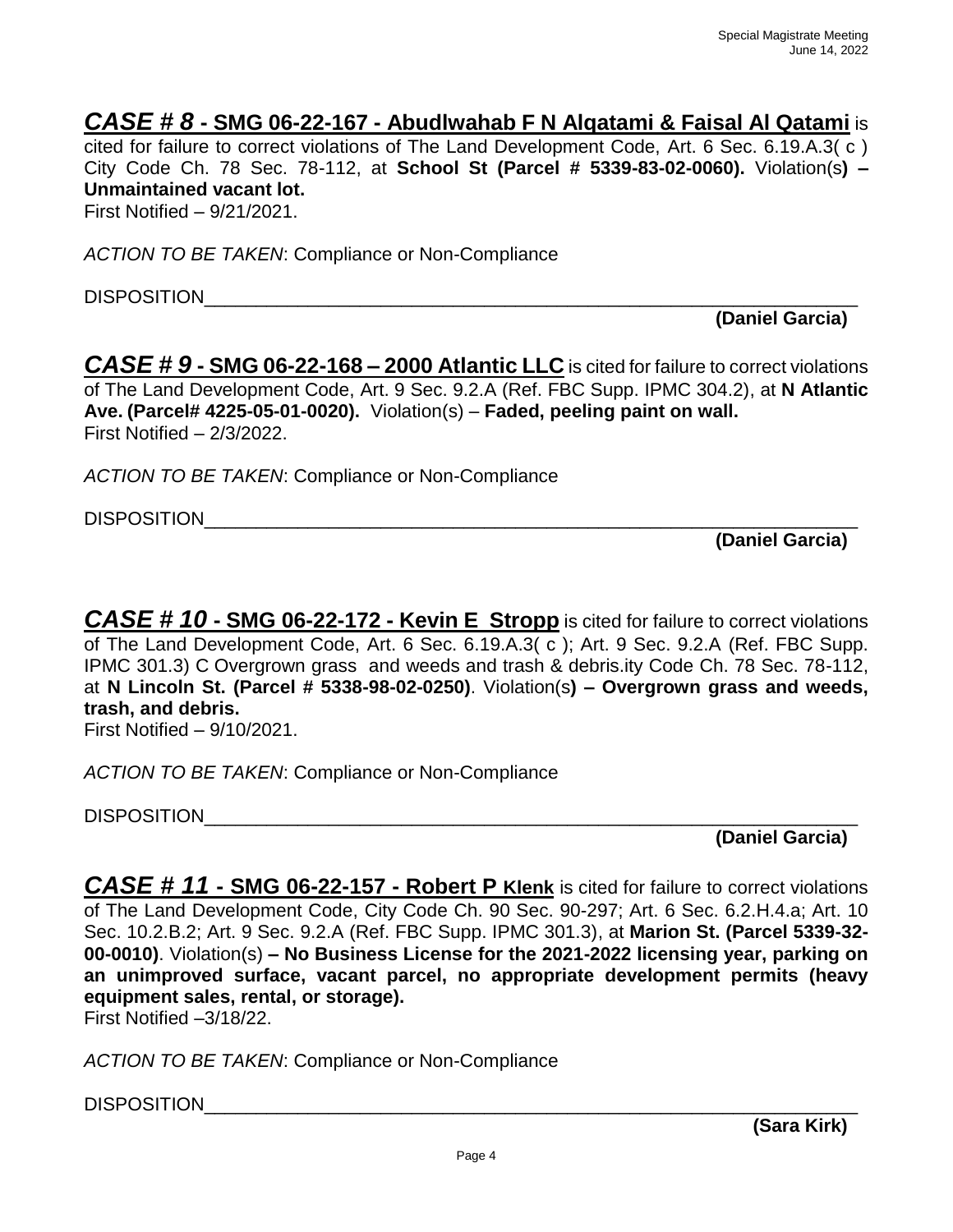#### *Continued Cases:*

*CASE # 12* **- SMG 05-22-145 - Khiur Property INC** is cited for failure to correct violations of The Land Development Code, Art. 6 Sec. 6.12.C.4; Art. 9 Sec. 9.2.A (Ref. FBC Supp. IPMC 308.1)City Code Ch. 78 Sec. 78-43, at **518 S Dr. Martin Luther King Jr Blvd**. Violation(s**) – Trash & debris and no enclosure for dumpster.** First Notified – 12/22/2021.

*ACTION TO BE TAKEN*: Impose Fine

DISPOSITION\_\_\_\_\_\_\_\_\_\_\_\_\_\_\_\_\_\_\_\_\_\_\_\_\_\_\_\_\_\_\_\_\_\_\_\_\_\_\_\_\_\_\_\_\_\_\_\_\_\_\_\_\_\_\_\_\_\_\_\_\_\_\_

**(Sara Kirk)**

*CASE # 13* **- SMG 03-22-99 - Murry Creek Properties LLC** is cited for failure to correct violations of The Land Development Code, Art. 6 Sec. 6.10.D; Art. 6 Sec. 6.10.G; Art. 6 Sec. 6.12.D; City Code Ch. 90 Sec. 90-297, at **705 W Intl Speedway Blvd & 707**.Violation(s) **– No business license, no sign permits, unused signs and brackets.** First Notified – 10/21/2021.

*ACTION TO BE TAKEN*: Impose Fine

DISPOSITION\_\_\_\_\_\_\_\_\_\_\_\_\_\_\_\_\_\_\_\_\_\_\_\_\_\_\_\_\_\_\_\_\_\_\_\_\_\_\_\_\_\_\_\_\_\_\_\_\_\_\_\_\_\_\_\_\_\_\_\_\_\_\_

**(Sara Kirk)**

*CASE # 14* **- SMG 02-22-87 - Karen Hollums-Broome** is cited for failure to correct violations of The Land Development Code, Art. 6 Sec. 6.12.D, at **407 Main St (Parcel # 5304- 03-19-0130)**. Violation(s) **– Not adhering to approved site plan.** First Notified – 5/20/2021.

*ACTION TO BE TAKEN*: Impose Fine

DISPOSITION

**(Sara Kirk)**

*CASE # 15* **- SMG 04-22-136 - Daytona Beach Housing Authority** is cited for failure to correct violations of The Land Development Code, Art. 9 Sec. 9.2.A (Ref. FBC Supp. IPMC 302.7), at **1200 9th St**. Violation(s) **– Dilapidated fencing.** First Notified – 7/26/2021.

*ACTION TO BE TAKEN*: Impose Fine

DISPOSITION **with a set of the set of the set of the set of the set of the set of the set of the set of the set o** 

**(Roosevelt Butler, Jr.)**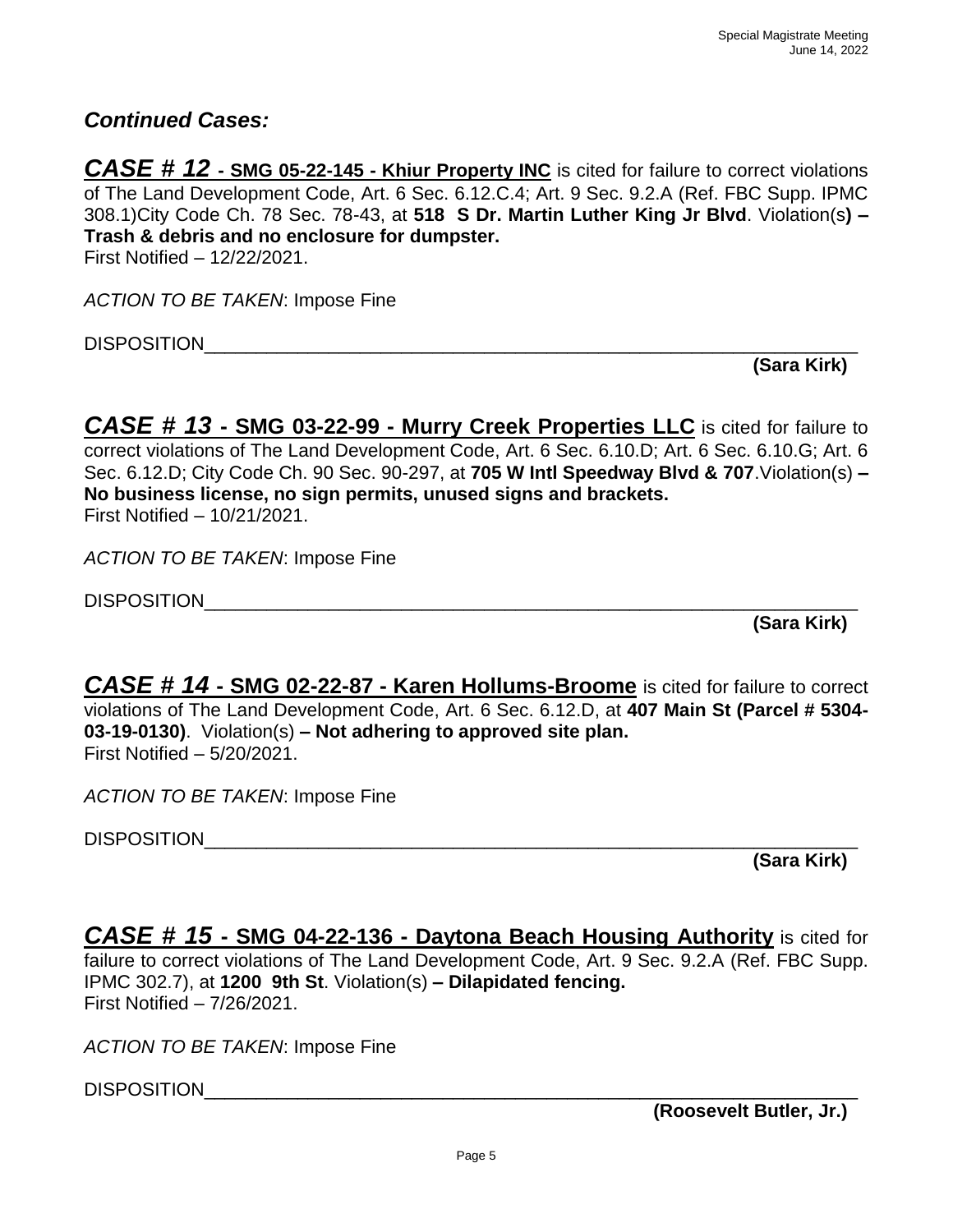*CASE # 16* **- SMG 08-21-229 - Roslyn Page** is cited for failure to correct violations of The Land Development Code, Art. 6 Sec. 6.2.H.7.a; Art. 9 Sec. 9.2.A (Ref. FBC Supp. IPMC 304.2, 304.7), at **555 Oak St Apt # 3**. Violation(s) **– Parking on an unapproved surface, peeling paint, roof and facia damage.**

First Notified – 10/13/2020.

*ACTION TO BE TAKEN*: Impose Fine

DISPOSITION\_\_\_\_\_\_\_\_\_\_\_\_\_\_\_\_\_\_\_\_\_\_\_\_\_\_\_\_\_\_\_\_\_\_\_\_\_\_\_\_\_\_\_\_\_\_\_\_\_\_\_\_\_\_\_\_\_\_\_\_\_\_\_

**(Roosevelt Butler, Jr.)**

*CASE # 17* **- SMG 05-22-143 - Living Realty & Investments LLC** is cited for failure to correct violations of The Land Development Code, Art. 6 Sec. 6.18.D; Sec 6 6.19.A.3; Art. 9 Sec. 9.2.A (Ref. FBC Supp. IPMC 301.3, 302.1), at **2735 N Atlantic Ave**. Violation(s**) – Commercial property maintenance, vacant structure and land sanitation, site restoration.** First Notified – 2/8/2022.

*ACTION TO BE TAKEN*: Con't from the May Meeting: Progress report and Set compliance date

DISPOSITION

**(Mark A. Jones)**

*CASE # 18* **- SMG 01-22-15 - 504 Main Street D B INC** is cited for failure to correct violations of The Land Development Code, Art. 3 Sec. 3.4.S.1; Art. 3 Sec. 3.4.S.2; Art. 3 Sec. 3.4.S.3; Art. 6 Sec. 6.2.H.7; Art. 9 Sec. 9.2.A (Ref. FBC Supp. IPMC 302.3, 302.7, 304.2, 304.6, 304.8, 304.10, 304.15), at **504 Main St**. Violation(s) **– Damaged exterior surfaces, damaged parking lot asphalt, missing staircase second floor.** First Notified – 5/21/2021.

*ACTION TO BE TAKEN*: Con't from the May Meeting: Consideration of the Imposition of a Fine

DISPOSITION

**(Mark A. Jones)**

### *CASE # 19* **- SMG 10-21-285 - Cossi Investment LLC & Emil A. Dotel &**

**Miriam P. Aversano** is cited for failure to correct violations of The Land Development Code, Art. 6 Sec. 6.2.H.4.A; Art. 6 Sec. 6.2.H.4.C; Art. 6 Sec. 6.19.A.3; Art. 9 Sec. 9.2.A (Ref. FBC Supp. IPMC 302.4, 302.7, 302.8), at **612 George W Engram Blvd**. Violation(s) **– Overgrowth, outside storage, junk vehicle, parking.**

First Notified – 9/21/2020.

*ACTION TO BE TAKEN*: Con't from the April Meeting: progress report. Consideration of the Imposition of a Fine

DISPOSITION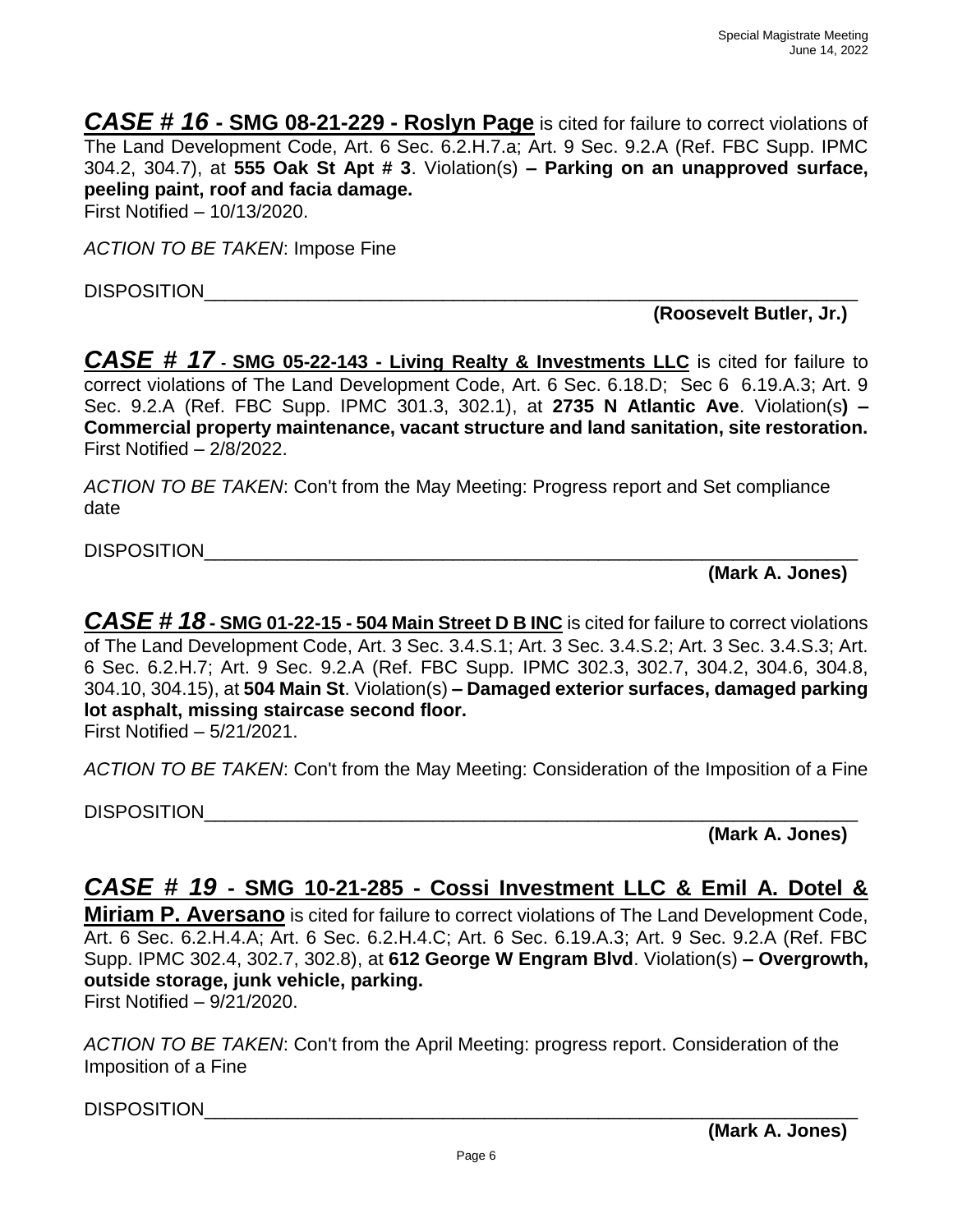*CASE # 20* **- SMG 05-22-147 - Daniel G Langton** is cited for failure to correct violations of The Land Development Code, Art. 3 Sec. 3.4.S.1; Art. 9 Sec. 9.2.A (Ref. FBC Supp. IPMC 302.2), at **428 Pelican Ave**. Violation(s) **– Unpermitted shed, unpermitted driveway, unpermitted paver install and unpermitted grading.** First Notified – 6/23/2021.

*ACTION TO BE TAKEN*: Impose Fine

DISPOSITION

**(Kevin Yates)** 

*CASE # 21* **- SMG 02-22-82 - 604 Main Street INC** is cited for failure to correct violations of The Land Development Code, Art. 6 Sec. 6.10.G; Art. 6 Sec. 6.12.D; Art. 3 Sec. 3.4.S.1; Art. 9 Sec. 9.2.A(Ref. FBC Supp. IPMC 304.2, 304.10, 304.14, 304.15), at **604 Main St**. Violation(s) – **Dilapidated doors, trash & debris, dilapidated metal stairs, unpermitted fence, signs not directed towards business, damaged dumpster enclosure, wood rot, dirt and grime.**

First Notified – 6/29/2021.

*ACTION TO BE TAKEN*: Impose Fine

DISPOSITION

**(Kevin Yates)**

*CASE # 22* **- SMG 08-21-236 - Vishnu LTD & MMA Shantoshi** is cited for failure to correct violations of The Land Development Code, Art. 6 Sec. 6.19.A.3; Art. 9 Sec. 9.2.A (Ref. FBC Supp. IPMC 301.3, 302.7, 304.1, 304.7, 304.13, 308.1, 304.10, 605.1), at **1000 N Atlantic Ave**. Violation(s) **– Unmaintained landscaping, dilapidated pool shed, general conditions of exterior structure, dilapidated roof, missing and broken windows, trash and debris, dilapidated stairs, balconies and rails, exposed wiring.**

First Notified – 5/30/2020.

*ACTION TO BE TAKEN*: Continue from April hearing: progress report. Set Compliance Date

DISPOSITION\_\_\_\_\_\_\_\_\_\_\_\_\_\_\_\_\_\_\_\_\_\_\_\_\_\_\_\_\_\_\_\_\_\_\_\_\_\_\_\_\_\_\_\_\_\_\_\_\_\_\_\_\_\_\_\_\_\_\_\_\_\_\_

**(Kevin Yates)**

*CASE # 23* **- SMG 05-22-144 - Wesley V Wellman** is cited for failure to correct violations of The Land Development Code, Art. 9 Sec. 9.2.A (Ref. FBC Supp. IPMC 302.3), at **515 Silver Beach**. Violation(s) **– Dilapidated driveway**. First Notified – 2/22/2022.

*ACTION TO BE TAKEN*: Impose Fine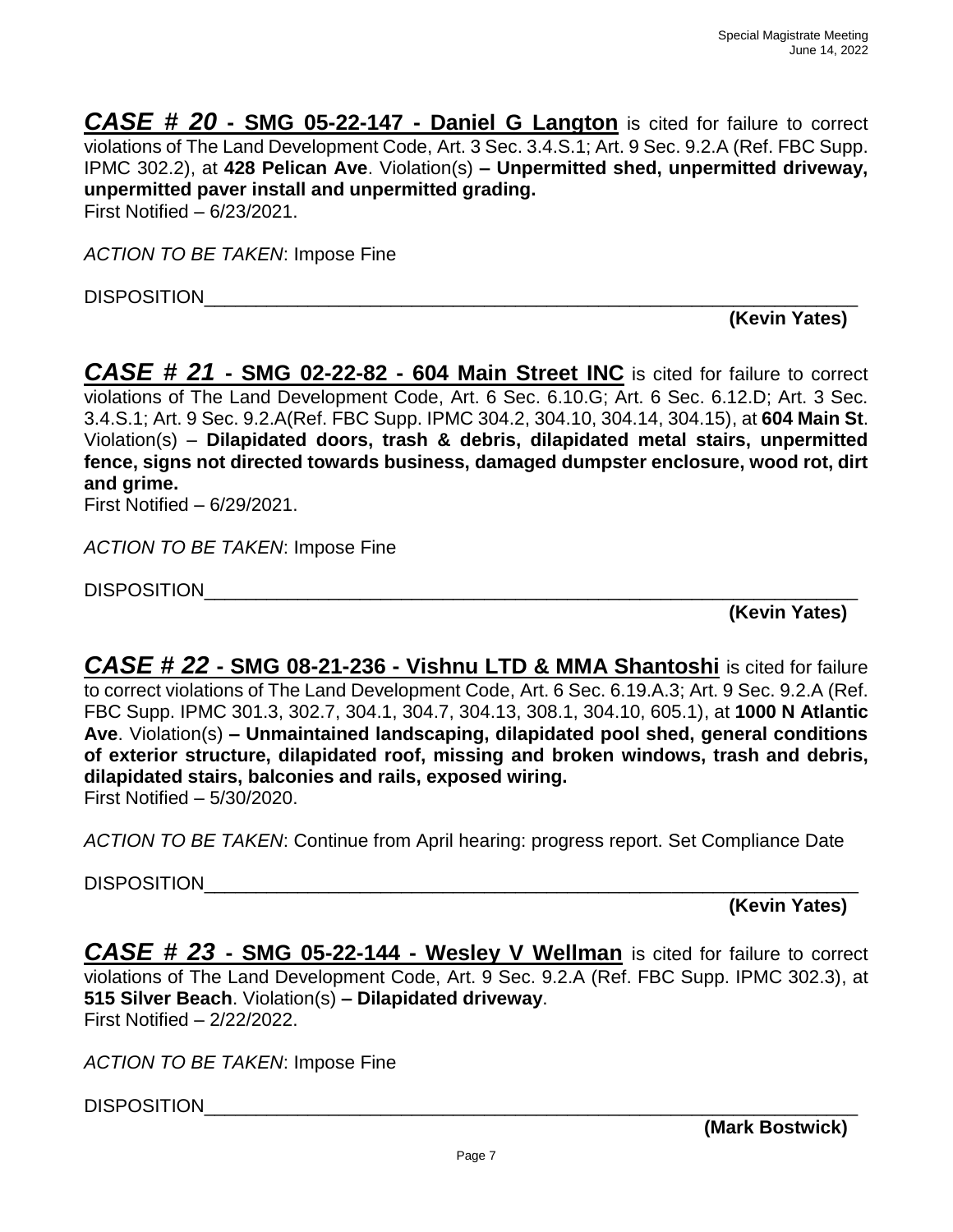*CASE # 24* **- SMG 05-22-150 - Khemara Holdings LLC** is cited for failure to correct violations of The Land Development Code, Art. 3 Sec. 3.4.S.1; Art. 6 Sec. 6.19.A.3; Art. 6 Sec. 6.12.D; Art. 9 Sec. 9.2.A (Ref. FBC Supp. IPMC 302.1, 304.2, 304.6, 304.10, 305.1), at **421 Silver Beach Apt. 9**. Violation(s) **– Unpermitted work, exposed paint, outside storage, dirt & grime, dilapidated stairway, exterior wall damage, broken kitchen cabinets and missing interior doors.**

First Notified – 12/28/2021.

*ACTION TO BE TAKEN*: Impose Fine

DISPOSITION\_\_\_\_\_\_\_\_\_\_\_\_\_\_\_\_\_\_\_\_\_\_\_\_\_\_\_\_\_\_\_\_\_\_\_\_\_\_\_\_\_\_\_\_\_\_\_\_\_\_\_\_\_\_\_\_\_\_\_\_\_\_\_

**(Mark Bostwick)**

*CASE # 25* **- SMG 01-22-73 - Sandals US LLC** is cited for failure to correct violations of The Land Development Code, Art. 3 Sec. 3.4.S.1; Art. 6 Sec. 6.2.H.4; Art. 6 Sec. 6.4.S.1; Art. 6 Sec.6.19.B; Art. 9 Sec. 9.2.A (Ref. FBC Supp. IPMC 302.1, 302.4, 302.6, 304.2, 304.6, 304.9, 308.1), at **151 S Atlantic Ave**. Violation(s) **– No established parking master plan, dirt and grime, rust, damaged canopy/overhang, exterior storage, trash & debris, faded paint on fascia boards, dirty stairs, peeling paint, parking on grass/vacant lot, unmaintained landscaping**.

First Notified – 9/24/2021.

*ACTION TO BE TAKEN*: Con't from the May Meeting: Progress report. Set Compliance Date

DISPOSITION

**(Clearvens Jean-Baptiste)**

*CASE # 26* **- SMG 03-22-113 - Sandals US, LLC** is cited for failure to correct violations of The Land Development Code, Art. 3 Sec. 3.4.S.1; Art. 6 Sec. 6.19.A.3; Art. 6 Sec. 6.19.B; Art. 9 Sec. 9.2.A (Ref. FBC Supp. IPMC 302.4, 302.7, 304.5, 304.6) City Code Ch. 90 Sec. 90-297., at **140 S Ocean Ave**. Violation(s**) – Failure to obtain and maintain an established parking lot master plan, trash and debris, damaged concrete wall, unmaintained landscaping, no Business Tax License for paid parking, failure to remove wood poles.** First Notified – 10/27/2021.

*ACTION TO BE TAKEN*: Con't from the May Meeting: Progress report. Set Compliance Date

DISPOSITION And the set of the set of the set of the set of the set of the set of the set of the set of the set of the set of the set of the set of the set of the set of the set of the set of the set of the set of the set

**(Clearvens Jean-Baptiste)**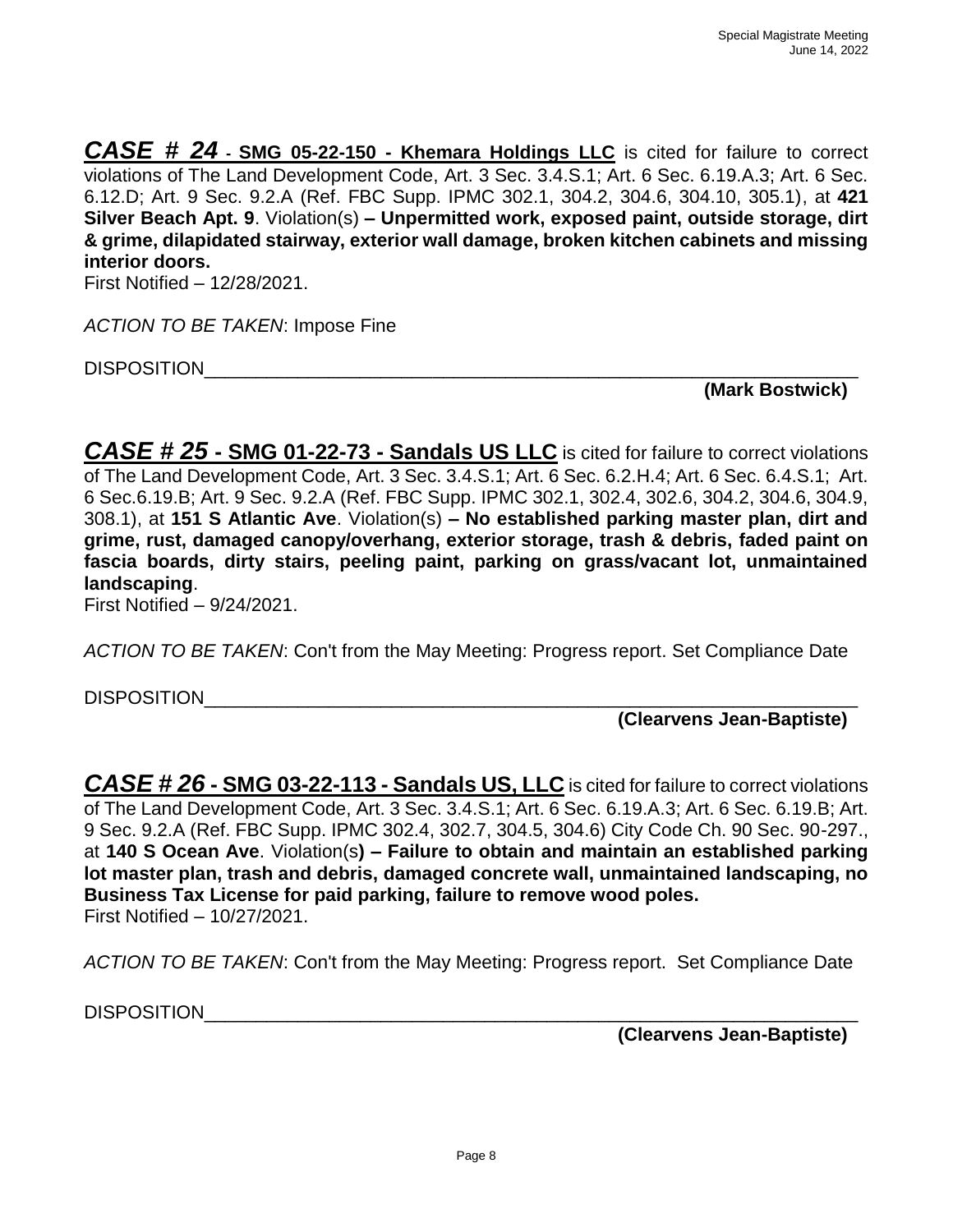*CASE # 27* **- SMG 03-22-114 - KRK Investments, LLC** is cited for failure to correct violations of The Land Development Code, Art. 6 Sec. 6.19.A.3; Art. 6 Sec. 6.19.B; Art. 9 Sec. 9.2.A (Ref. FBC Supp. IPMC 302.1, 302.7, 304.2, 304.5, 304.6, 308.1, 605.1), at **110 S Ocean Ave**.Violation(s) – Dirt and grime, unmaintained landscaping, dead vegetation, failure to remove electrical cord in grass, failure to add missing shrubbery and vegetation at islands, fading, peeling & discolored paint, exterior storage, trash and debris. First Notified – 7/22/2021.

*ACTION TO BE TAKEN*: Impose Fine

DISPOSITION\_\_\_\_\_\_\_\_\_\_\_\_\_\_\_\_\_\_\_\_\_\_\_\_\_\_\_\_\_\_\_\_\_\_\_\_\_\_\_\_\_\_\_\_\_\_\_\_\_\_\_\_\_\_\_\_\_\_\_\_\_\_\_

#### **(Clearvens Jean-Baptiste)**

*CASE # 28* **- SMG 01-22-59 - Agroparcel & Associate LLC** is cited for failure to correct violations of The Land Development Code, Art. 3 Sec. 3.4.S; Art. 9 Sec. 9.2.A (Ref. FBC Supp. IPMC 302.1, 302.3, 302.4, 302.7, 304.2, 304.6), at **402 Auditorium Blvd**. Violation(s) **– No building permit, overgrown grass, hedges, shrubs and trees, dirt and grime, damaged concrete, damaged wood.**

First Notified – 8/5/2021.

*ACTION TO BE TAKEN*: Impose Fine

DISPOSITION\_\_\_\_\_\_\_\_\_\_\_\_\_\_\_\_\_\_\_\_\_\_\_\_\_\_\_\_\_\_\_\_\_\_\_\_\_\_\_\_\_\_\_\_\_\_\_\_\_\_\_\_\_\_\_\_\_\_\_\_\_\_\_

**(Clearvens Jean-Baptiste)**

*CASE # 29* **- SMG 01-22-71 - Kelly Lynne Riley** is cited for failure to correct violations of The Land Development Code, Art. 6 Sec. 6.2.H.4; Art. 6 Sec. 6.19.A.4; Art. 9 Sec. 9.2.A (Ref. FBC Supp. IPMC 302.1, 304.1, 304.2, 304.5, 304.6, 304.13, 304.13.2, 304.14), at **105 N Peninsula Dr**. Violation(s) **– Parking on grass, faded and peeling paint, dirt & grime, exposed wall siding/stucco, broken / windows, ripped damaged window screens.** First Notified – 9/22/2021.

*ACTION TO BE TAKEN*: Impose Fine

DISPOSITION\_\_\_\_\_\_\_\_\_\_\_\_\_\_\_\_\_\_\_\_\_\_\_\_\_\_\_\_\_\_\_\_\_\_\_\_\_\_\_\_\_\_\_\_\_\_\_\_\_\_\_\_\_\_\_\_\_\_\_\_\_\_\_

**(Clearvens Jean-Baptiste)**

*CASE # 30* **- SMG 02-21-31 - 736 S Beach Street INC & Juanny Paulino** is cited for failure to correct violations of The Land Development Code, Art. 9 Sec. 9.2.A (Ref. FBC Supp. IPMC 304.2, 304.4, 304.13), at **736 S Beach St**. Violation(s) **– Failure to maintain exterior structure, protective treatment, structure members, windows, skylight, door frames.** First Notified – 12/31/2019.

*ACTION TO BE TAKEN*: Con't from the May Meeting: Progress Report. Consideration of the Imposition of a Fine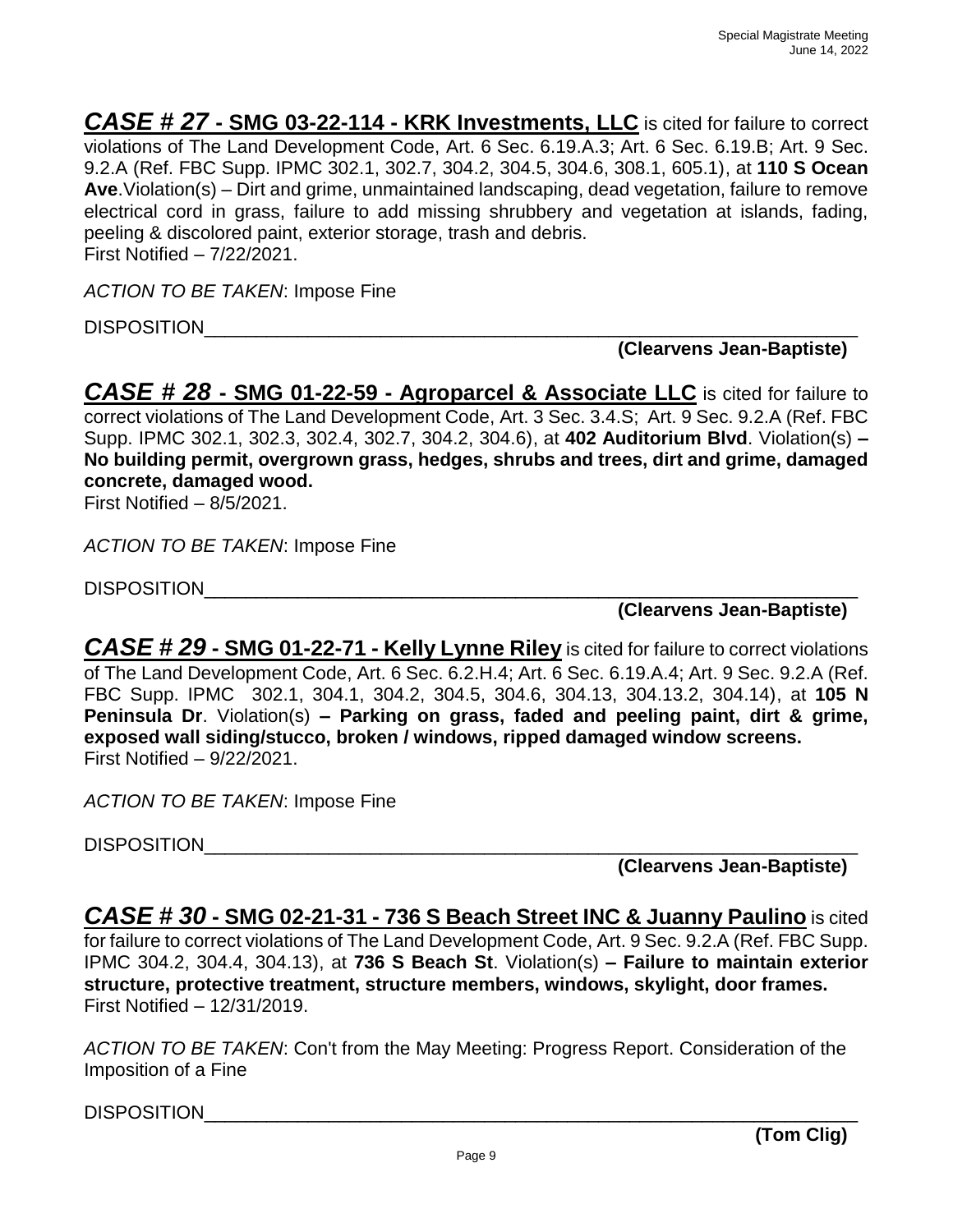*CASE # 31* **- SMG 05-22-139 - Duane C Compo** is cited for failure to correct violations of The Land Development Code, Art. 9 Sec. 9.2.A (Ref. FBC Supp. IPMC 304.2), at **411 S Ridgewood Ave**. Violation(s**) – Dirt & grime, peeling paint, untreated porch.** First Notified – 2/23/2022.

*ACTION TO BE TAKEN*: Impose Fine

DISPOSITION\_\_\_\_\_\_\_\_\_\_\_\_\_\_\_\_\_\_\_\_\_\_\_\_\_\_\_\_\_\_\_\_\_\_\_\_\_\_\_\_\_\_\_\_\_\_\_\_\_\_\_\_\_\_\_\_\_\_\_\_\_\_\_

**(Tom Clig)**

*CASE # 32* **- SMG 05-22-140 - H. James La Douceur** is cited for failure to correct violations of The Land Development Code, Art. 9 Sec. 9.2.A (Ref. FBC Supp. IPMC 304.2, 304.12), at **419 S Ridgewood Ave**. Violation(s) **– Failure to maintain handrails, peeling paint, dirt & grime.**

First Notified – 2/15/2022.

*ACTION TO BE TAKEN*: Impose Fine

DISPOSITION\_\_\_\_\_\_\_\_\_\_\_\_\_\_\_\_\_\_\_\_\_\_\_\_\_\_\_\_\_\_\_\_\_\_\_\_\_\_\_\_\_\_\_\_\_\_\_\_\_\_\_\_\_\_\_\_\_\_\_\_\_\_\_

**(Tom Clig)**

*CASE # 33* **- SMG 05-22-141 - Bin Zhang** is cited for failure to correct violations of The Land Development Code, Art. 9 Sec. 9.2.A (Ref. FBC Supp. IPMC 304.2, 304.12), at **405 S Ridgewood Ave**. Violation(s) **– Failure to maintain lawn (weeds), dirt& grime, mildew on exterior walls, peeling paint and faded paint on exterior walls, soffits & fascia area.** First Notified – 2/23/2022.

*ACTION TO BE TAKEN*: Impose Fine

DISPOSITION\_\_\_\_\_\_\_\_\_\_\_\_\_\_\_\_\_\_\_\_\_\_\_\_\_\_\_\_\_\_\_\_\_\_\_\_\_\_\_\_\_\_\_\_\_\_\_\_\_\_\_\_\_\_\_\_\_\_\_\_\_\_\_

**(Tom Clig)**

*CASE # 34* **- SMG 05-22-154 - Jack Verde Holdings LLC** is cited for failure to correct violations of The Land Development Code, Art. 6 Sec. 6.10.G, at **939 S Ridgewood Ave**. Violation(s) **– Failure to maintain sign.** First Notified – 3/23/2022.

*ACTION TO BE TAKEN*: Impose Fine

DISPOSITION\_\_\_\_\_\_\_\_\_\_\_\_\_\_\_\_\_\_\_\_\_\_\_\_\_\_\_\_\_\_\_\_\_\_\_\_\_\_\_\_\_\_\_\_\_\_\_\_\_\_\_\_\_\_\_\_\_\_\_\_\_\_\_

**(Tom Clig)**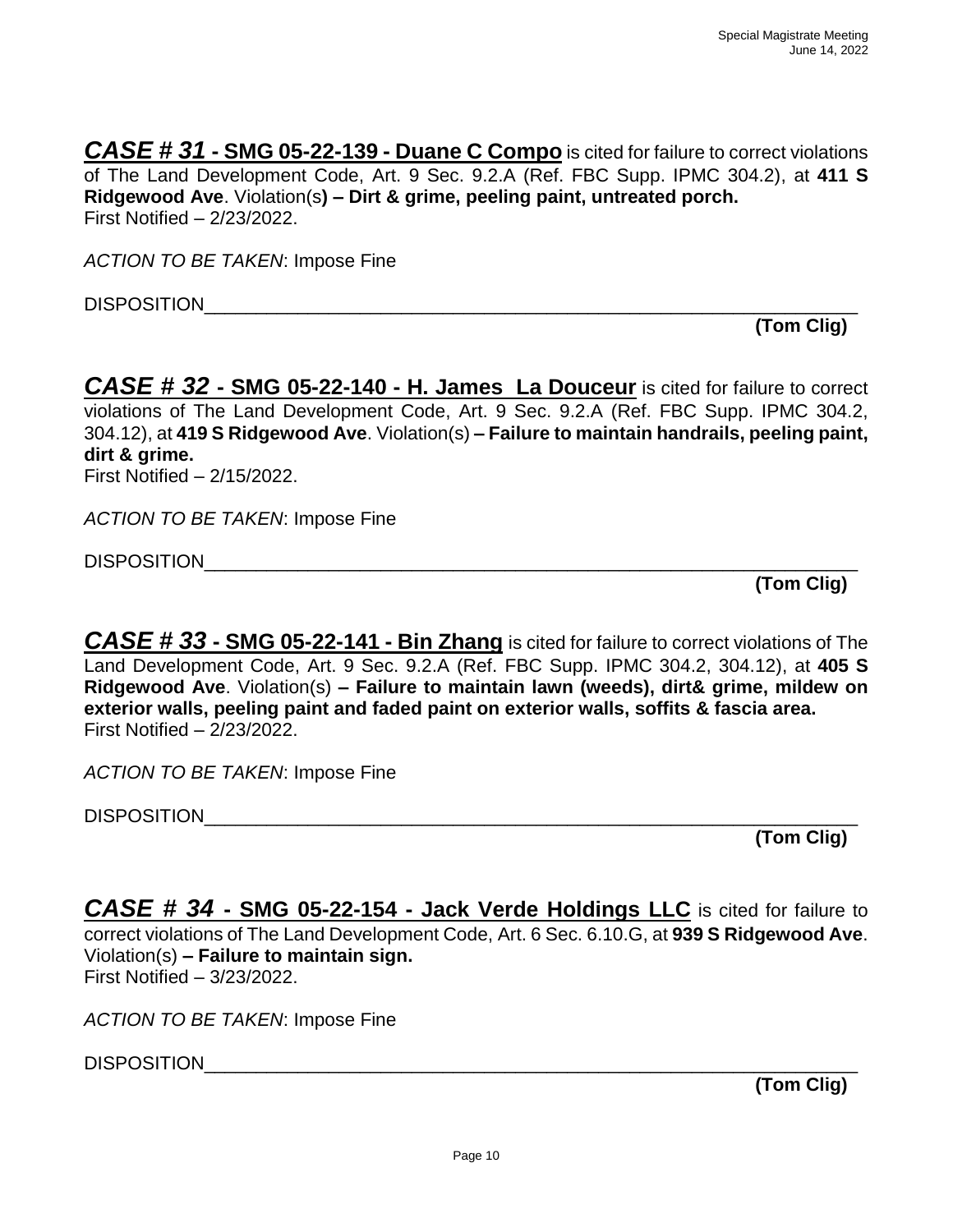### *CASE # 35* **- SMG 01-22-44 - Donald Lee & Shirley C Gay & Creative Kidz**

**Learning Center LLC** is cited for failure to correct violations of The Land Development Code, Art. 3 Sec. 3.4.S.1, at **N Ridgewood Ave (Parcel # 5338-08-00-0030)**. Violation(s) **– No permit for added concrete.**

First Notified – 8/2/2021.

*ACTION TO BE TAKEN*: Impose Fine

DISPOSITION\_\_\_\_\_\_\_\_\_\_\_\_\_\_\_\_\_\_\_\_\_\_\_\_\_\_\_\_\_\_\_\_\_\_\_\_\_\_\_\_\_\_\_\_\_\_\_\_\_\_\_\_\_\_\_\_\_\_\_\_\_\_\_

**(Daniel Garcia)**

*CASE # 36* **- SMG 05-22-148 - Crystal l LLC** is cited for failure to correct violations of The Land Development Code, Art. 6 Sec. 6.2.H.7.A; City Code Chapter 78 Section 78-112, at **Wallace St (Parcel# 5339-32-04-0150)**. Violation(s) – **Overgrown lot, parking on the vacant lot.**

First Notified – 6/24/2021.

*ACTION TO BE TAKEN*: Impose Fine

DISPOSITION\_\_\_\_\_\_\_\_\_\_\_\_\_\_\_\_\_\_\_\_\_\_\_\_\_\_\_\_\_\_\_\_\_\_\_\_\_\_\_\_\_\_\_\_\_\_\_\_\_\_\_\_\_\_\_\_\_\_\_\_\_\_\_

**(Daniel Garcia)**

*CASE # 37* **- SMG 05-22-153 - Lofts of Seabreeze LLC** is cited for failure to correct violations of The Land Development Code, Art. 9 Sec. 9.2.A (Ref. FBC Supp. IPMC 301.3, 302.1) City Code Chapter 78 section 78-112, at **N Halifax Dr (Parcel# 5305-01-07-0140)**. Violation(s) – **Trash & debris on the vacant lot, overgrown grass and weeds.** First Notified – 2/14/2022.

*ACTION TO BE TAKEN*: Impose Fine

DISPOSITION **Example 20** 

**(Daniel Garcia)**

*CASE # 38* **- SMG 05-22-156 - Delia Mae Williams** is cited for failure to correct violations of The Land Development Code, Art. 9 Sec. 9.2.A (Ref. FBC Supp. IPMC 301.3)City Code Chapter 78 Section 78-112, at **Jefferson St (Parcel# 5338-69-14-0230)**. Violation(s) **– Overgrown grass and weeds, trash & debris.** First Notified – 6/29/2021.

*ACTION TO BE TAKEN*: Impose Fine

DISPOSITION\_\_\_\_\_\_\_\_\_\_\_\_\_\_\_\_\_\_\_\_\_\_\_\_\_\_\_\_\_\_\_\_\_\_\_\_\_\_\_\_\_\_\_\_\_\_\_\_\_\_\_\_\_\_\_\_\_\_\_\_\_\_\_

**(Daniel Garcia)**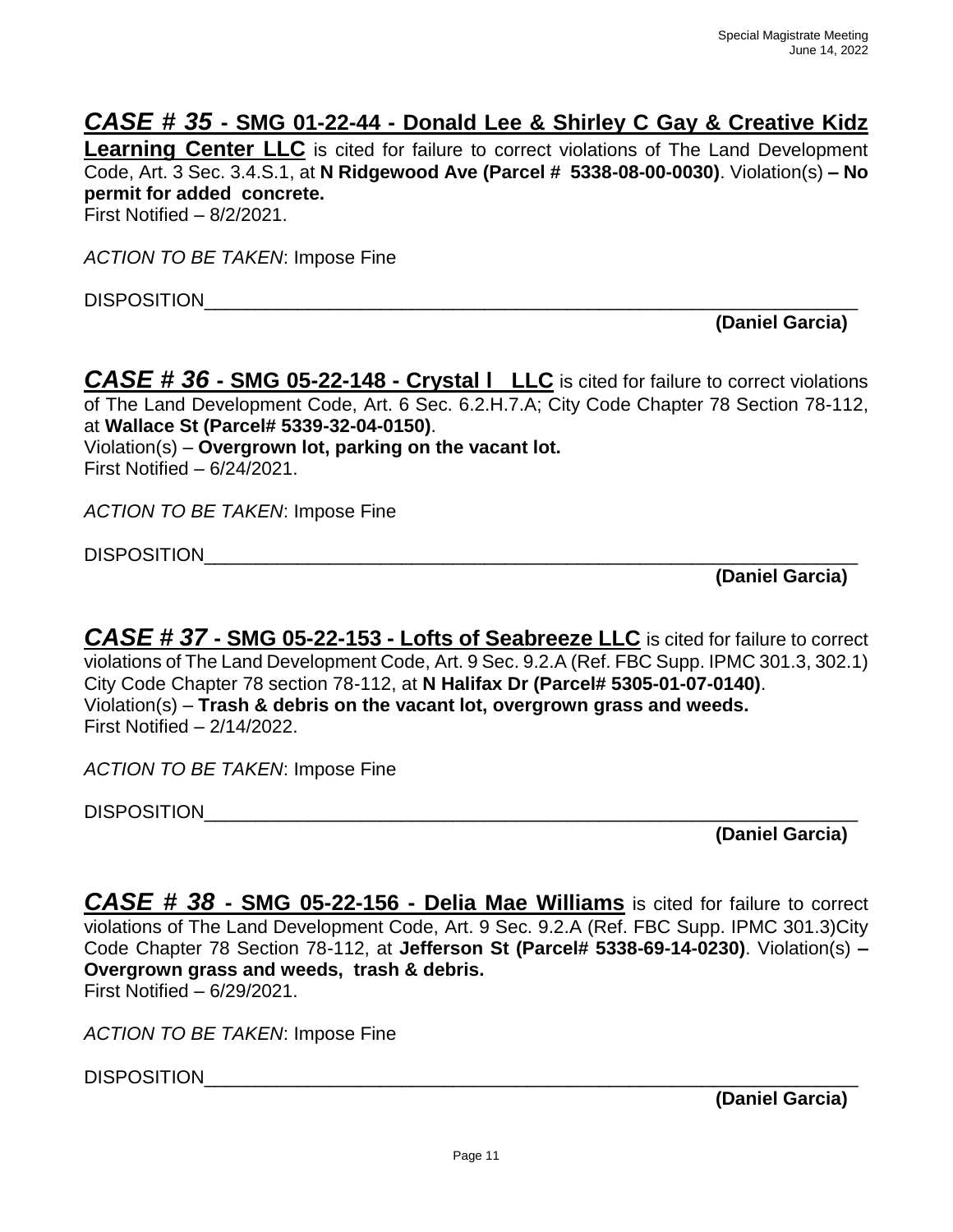*CASE # 39* **- SMG 04-22-132 - Daytona Bluetide Group LP** is cited for failure to correct violations of The Land Development Code, Art. 6 Sec. 6.19.A.3 ( c ); Art. 9 Sec. 9.2.A (Ref. FBC Supp. IPMC 301.3), at **E Intl Speedway Blvd (Parcel# 5308-04-00-0010)**. Violation(s**) – Unmaintained vacant lot, overgrown grass & weeds,outside storage, trash & debris.**

First Notified – 11/29/2021.

*ACTION TO BE TAKEN*: Impose Fine

DISPOSITION\_\_\_\_\_\_\_\_\_\_\_\_\_\_\_\_\_\_\_\_\_\_\_\_\_\_\_\_\_\_\_\_\_\_\_\_\_\_\_\_\_\_\_\_\_\_\_\_\_\_\_\_\_\_\_\_\_\_\_\_\_\_\_

**(Daniel Garcia)**

*CASE # 40***- SMG 04-22-124 - Meena Ramasami** is cited for failure to correct violations of The Land Development Code, Art. 3 Sec. 3.4.S.1, at **Magnolia Ave (Parcel # 5339-26-00-0130)**. Violation(s) **– No permit for chain link fence.** First Notified – 11/12/2021.

*ACTION TO BE TAKEN*: Impose Fine

DISPOSITION **Example 20** 

.

**(Daniel Garcia)**

**Lien Reviews**

*LR-1*

**SMG 05-21-126 - John & Mary Ann Odell - 1304 N Shangri La Dr**. is cited for failure to correct violations of The Land Development Code, Art. 6 Sec. 6.19.A.3, Violation(s**) – Overgrown Lot/Landscaping, trees and weeds.** First Notified – 8/19/2020**. Order Imposing Fine/Lien effective June 3, 2021. \$100.00 a day to a maximum of \$15,000.00 plus recording cost Compliance = April 27, 2022. = \$15,024.00**

DISPOSITION\_\_\_\_\_\_\_\_\_\_\_\_\_\_\_\_\_\_\_\_\_\_\_\_\_\_\_\_\_\_\_\_\_\_\_\_\_\_\_\_\_\_\_\_\_\_\_\_\_\_\_\_\_\_\_\_\_\_\_\_\_\_\_

**(Daniel Garcia)**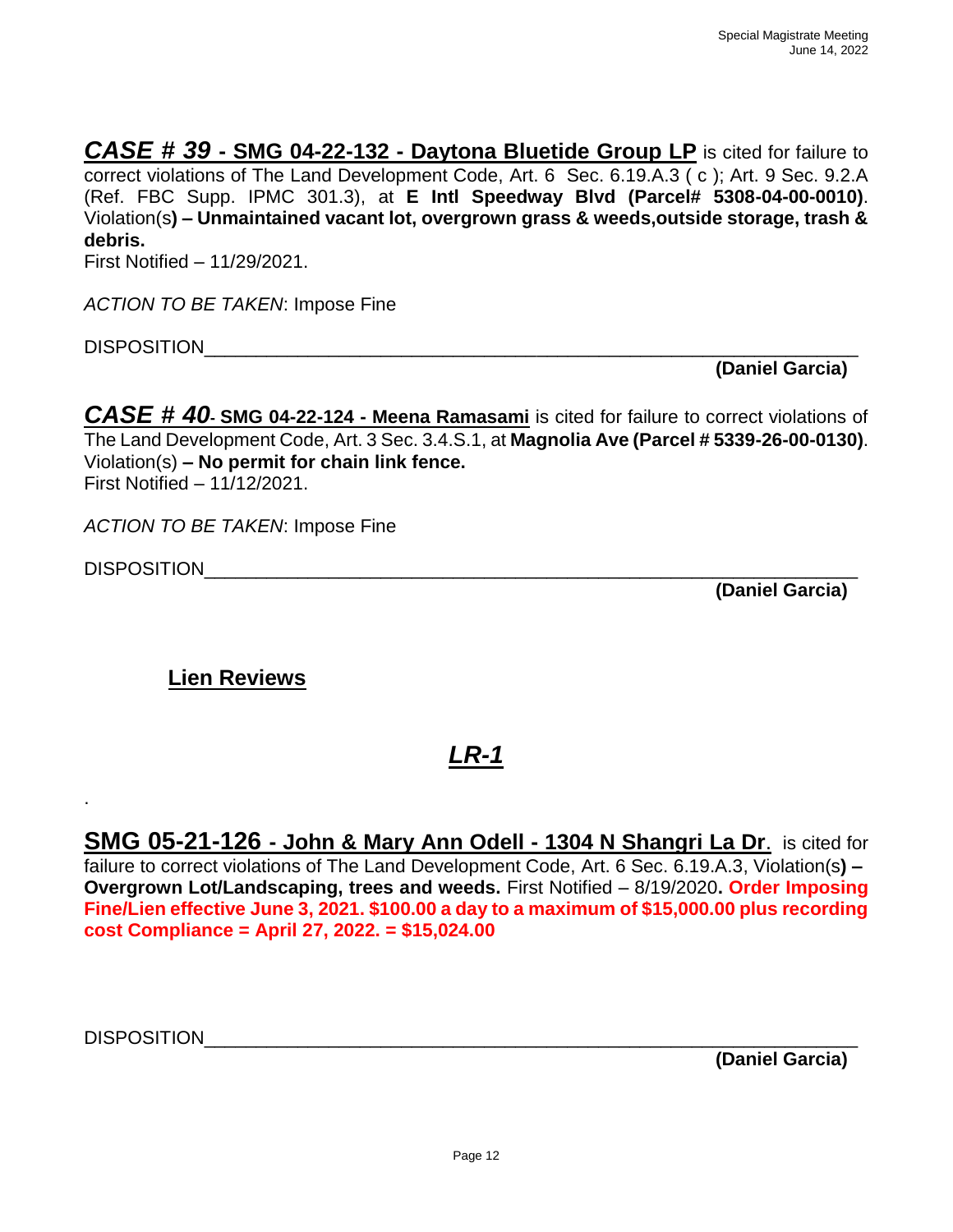#### **SMG 02-22-77 - John & Mary Ann Odell - 1304 N Shangri La Dr (Parcel #**

**5330-02-01-0100)** is cited for failure to correct violations of The Land Development Code, Art. 6 Sec. 6.19.A.3 (c); Art. 9 Sec. 9.2.A (Ref. FBC Supp. IPMC 301.3) City Code Ch. 78 Sec. 78- 112, Violation(s) – **Overgrown vacant lot.** First Notified – 12/9/2021. **Order Imposing Fine/Lien effective March 3, 2022. \$250.00 a day to a maximum of \$15,000.00 plus recording cost Compliance = April 27, 2022. = \$15,024.00**

DISPOSITION

**(Daniel Garcia)**

## *LR-3*

**SMG 06-19-135 - Remco LLC/Wilgens Mesalien - 397 Jefferson St** is cited for failure to correct violations of The Land Development Code, Art. 6 Sec. 6.19.A.3; Art. 9 Sec. 9.2.A (Ref. FBC Supp. IPMC 302.7, 304.2, 304.6, 304.13 and 304.15), Violation(s) **– Dilapidated, unoccupied structure, outside storage, trash and debris, landscaping, damaged shed, paint fading and peeling, exterior surfaces, broken windows and broken doors**. First Notified – 10/26/2018. **Order Imposing Fine/Lien effective December 05, 2019. \$250.00 a day to a maximum of \$15,000.00 plus recording cost Compliance = April 29, 2022. = \$15,024.00**

DISPOSITION\_\_\_\_\_\_\_\_\_\_\_\_\_\_\_\_\_\_\_\_\_\_\_\_\_\_\_\_\_\_\_\_\_\_\_\_\_\_\_\_\_\_\_\_\_\_\_\_\_\_\_\_\_\_\_\_\_\_\_\_\_\_\_

**(Mark A. Jones)**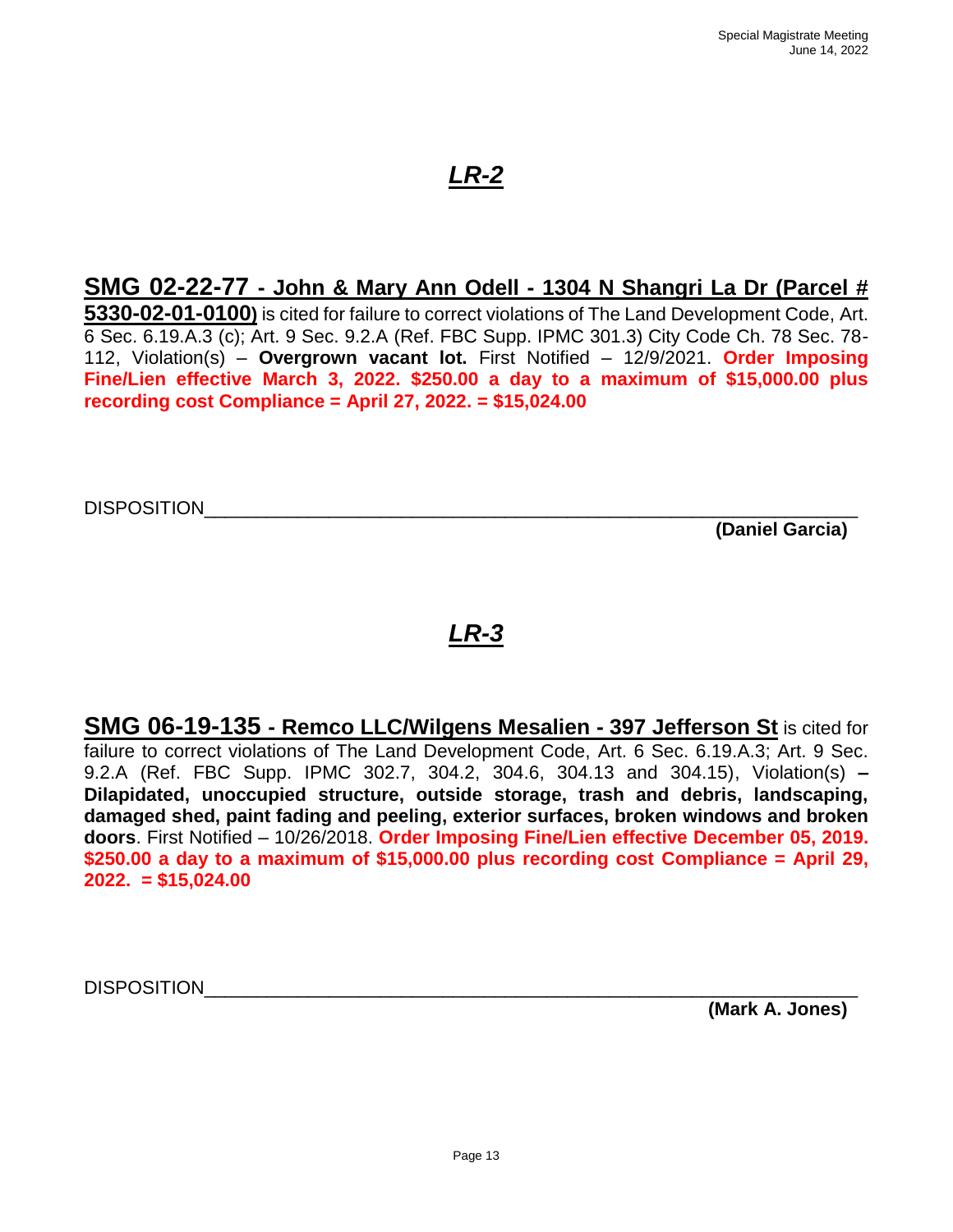### **SMG 08-20-109 - DB 153 Corp 135 - S Ocean Ave (Parcel # 5309-02-02-0010)**

is cited for failure to correct violations of The Land Development Code, Art. 6 Sec. 6.19.A.3; Art. 9 Sec. 9.2.A (Ref. FBC Supp. IPMC 302.3); City Code Ch. 90 Sec. 90-297, Violation(s) **–** Parking - illegal paid parking, broken asphalt, trash on lot and trim; failure to obtain Business Tax Receipt (BTR). First Notified – 7/17/2019. **Order Imposing Fine/Lien effective September 03, 2020. \$400.00 a day to a maximum of \$35,000.00 plus recording cost Compliance = August 02, 2021. = \$35,024.00**

DISPOSITION\_\_\_\_\_\_\_\_\_\_\_\_\_\_\_\_\_\_\_\_\_\_\_\_\_\_\_\_\_\_\_\_\_\_\_\_\_\_\_\_\_\_\_\_\_\_\_\_\_\_\_\_\_\_\_\_\_\_\_\_\_\_\_

**(Mark A. Jones)**

# *LR-5*

### **SMG 08-20-110 - DB 101 Corporation - S Ocean Ave (Parcel # 5304-01-03-**

**0010)** is cited for failure to correct violations of The Land Development Code, Art. 6 Sec. 6.12.D; Art. 6 Sec. 6.19.A.3; Art. 6 Sec. 6.8.G; Art. 9 Sec. 9.2.A; City Code Ch. 90 Sec. 90-297 Violation(s) **– Illegal parking, overgrown lot, fence and wall.** First Notified – 7/26/2019. **Order Imposing Fine/Lien effective September 03, 2020. \$400.00 a day to a maximum of \$25,000.00 plus recording cost Compliance = September 06, 2021. \$15,024.00 = \$15,024.00**

DISPOSITION\_\_\_\_\_\_\_\_\_\_\_\_\_\_\_\_\_\_\_\_\_\_\_\_\_\_\_\_\_\_\_\_\_\_\_\_\_\_\_\_\_\_\_\_\_\_\_\_\_\_\_\_\_\_\_\_\_\_\_\_\_\_\_

**(Mark A. Jones)**

## *LR-6*

**SMG 01-12-09 - 147 Kingston Avenue - David Walker** is cited for failure to correct violations of The Land Development Code, Art. 19 Sec.1.1 (Ref. FBC 105.1), Expired permits. First Notified – 5/2/2011. **Order Imposing Fine/Lien effective April 04, 2012. \$150.00 a day to a maximum of \$15,000.00 plus recording cost \$24.00. Compliance = May 11, 2022. = \$15,024.00**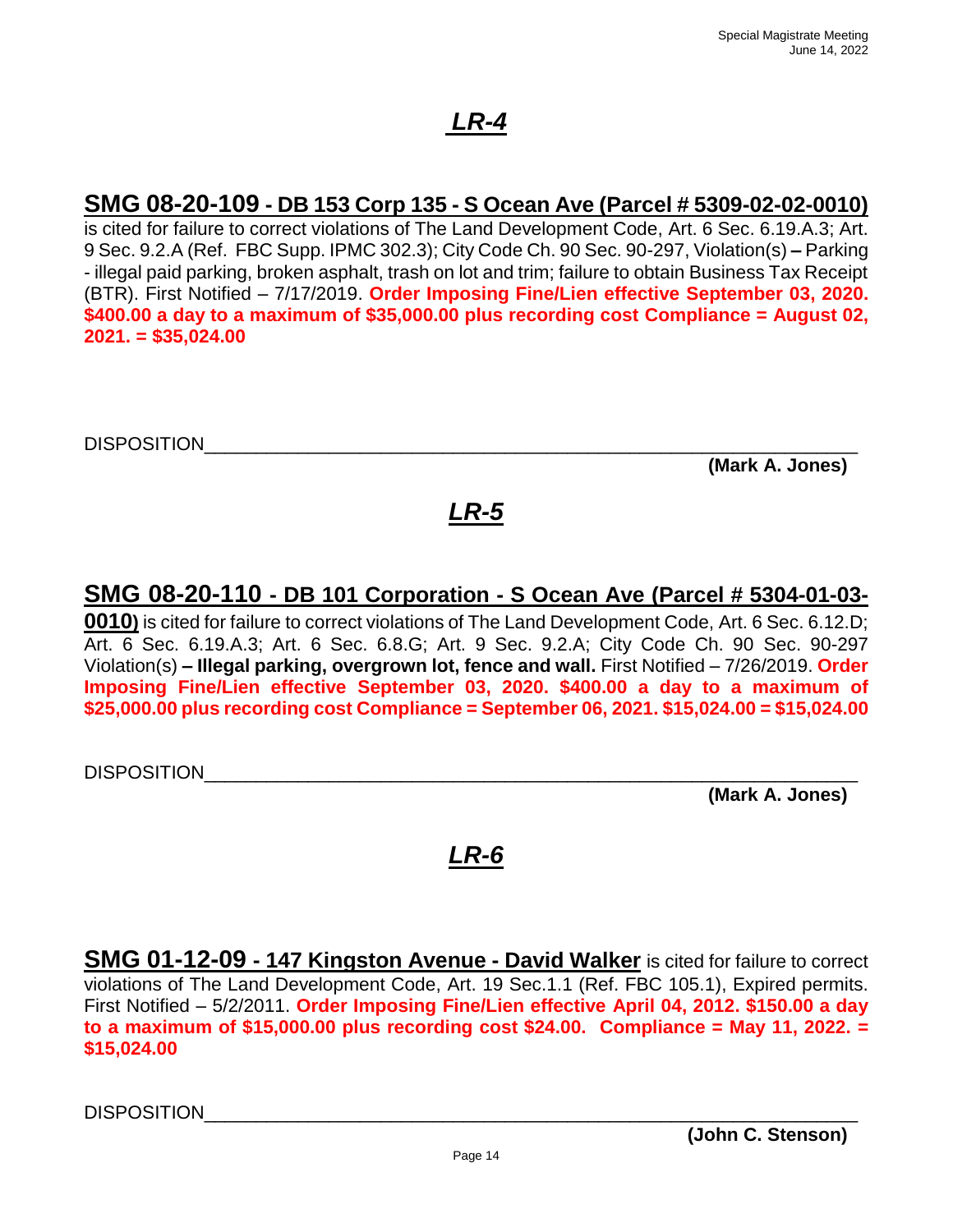**SMG 11-11-117 - 147 Kingston Avenue - David Walker** is cited for failure to correct violations of The Land Development Code, Art. 18 Sec. 7.3, **Violation(s) – Outside storage** First Notified – 9/6/2011. **Order Imposing Fine/Lien effective December 07, 2011. \$200.00 a day to a maximum of \$15,000.00 plus recording cost \$24.00. Compliance = March 05, 2012. = \$15,024.00**

DISPOSITION

**(John C. Stenson)**

## *LR-8*

### **SMG 09-21-245 - JKM/ECM Properties LLC - 951 Dr Mary M Bethune**

**Blvd**. is cited for failure to correct violations of The Land Development Code, Art. 6 Sec. 6.19.A.3; Art. 6 Sec. 6.2.H.7.a; Art. 9 Sec. 9.2.A (Ref. FBC Supp. IPMC 302.4, 302.8, 304.7) Violation(s) – **Off- street parking, weeds, roofs and drainage.** First Notified – 12/3/2020. **Order Imposing Fine/Lien effective October 7, 2021. \$100.00 a day to a maximum of \$15,000.00 plus recording cost \$24.00. Compliance = May 25, 2022. = \$15,024.00**

DISPOSITION\_\_\_\_\_\_\_\_\_\_\_\_\_\_\_\_\_\_\_\_\_\_\_\_\_\_\_\_\_\_\_\_\_\_\_\_\_\_\_\_\_\_\_\_\_\_\_\_\_\_\_\_\_\_\_\_\_\_\_\_\_\_\_

**(Mark A. Jones)**

## *LR-9*

**SMG 05-19-106 - JKM/ECM Properties, LLC 951 Dr Mary M Bethune Blvd (244 N Caroline - Parcel # 5339-02-57-0019)** is cited for failure to correct violations of The Land Development Code, Art. 6 Sec. 6.19.A.3.a; Art. 3 Sec. 3.4.S; Art. 6 Sec. 6.19.A.3; Art. 9 Sec. 9.2.A (Ref. Chapter 78 Sec. 78-7(a) of the Code or Ordinances), Violation(s) **– Outside storage, lack of building permit, landscaping and refuse from construction work.** First Notified – 12:00:00 AM. **Order Imposing Fine/Lien effective February 11, 2020. \$200.00 a day to a maximum of \$15,000.00 plus recording cost \$24.00. Compliance = June 1, 2020. = \$15,024.00**